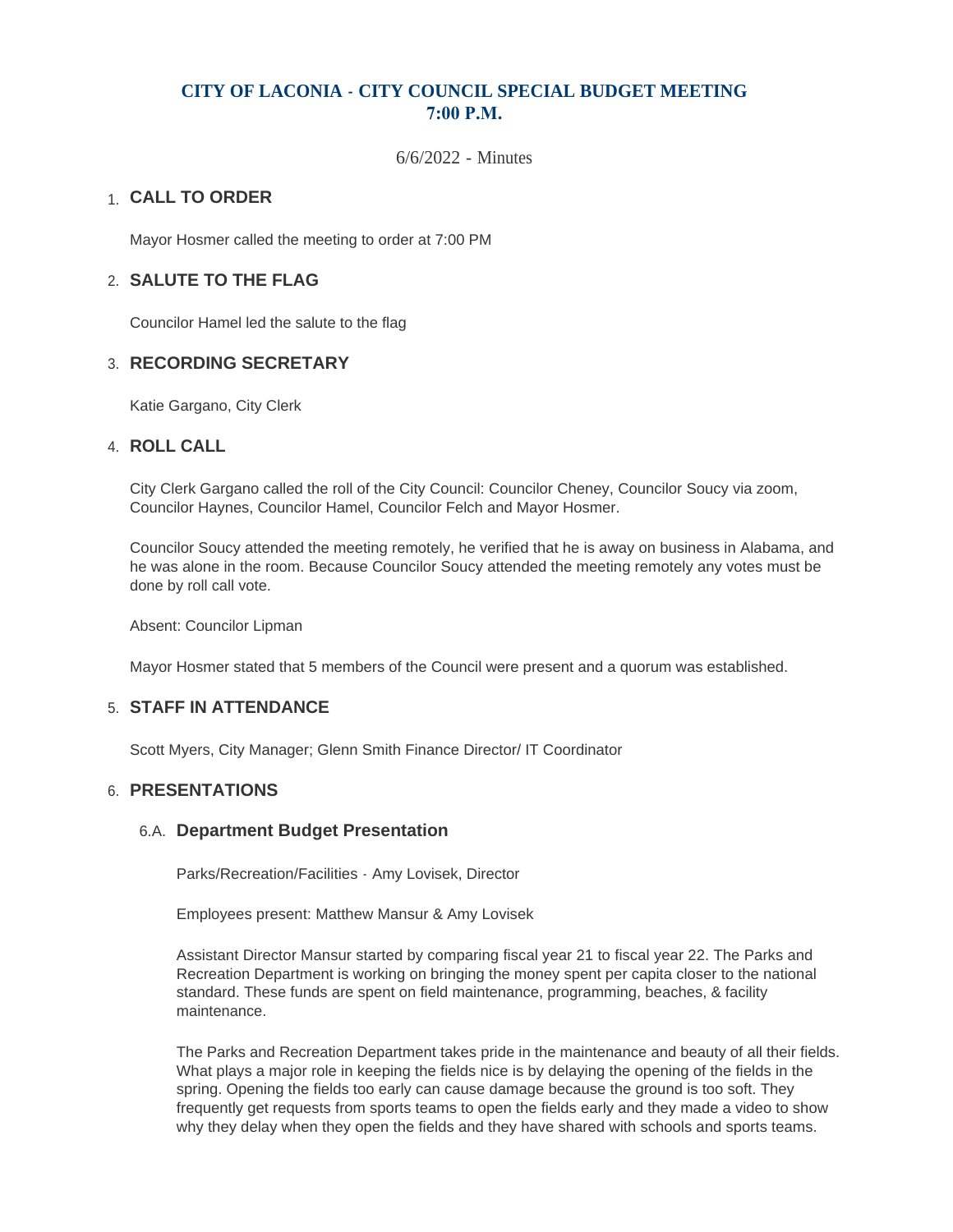Continuing with trying to bring the Parks and Recreation funding closer to the national median in fiscal year 23 they have requested 61.47 per capita; the proposed budget was cut by the City Manager to 58.69 per capita but they are ok because it is still an increase over the prior fiscal year. This increase allows for the playground improvement line, temporary salaries and outside service contracts and one additional year-round employee to join the regular staff.

They reviewed the playgrounds around the City. At Wyatt Park the slides removed due to vandalism, the replacement slides were ordered in August 2021, and they just received notice that they just shipped today 6/6/22. 600 lbs. of playground mulch is being added to playgrounds throughout the City. Leavitt Park needs a complete upgrade. Something new being added to the budget is a line specifically for playgrounds. This will help bring our playgrounds into the 21<sup>st</sup> century. They'd like the line to be able to roll over into the next fiscal year so that they can save for larger projects and replacement equipment.

Mayor Hosmer asked if they have looked into any grants for playground equipment. Director Lovisek replied at this time they have not lately, but she will look into what is currently out there. She stated some parks are not eligible for certain types of grants because they have already received grant money in the past and other grants are tricky with stipulations. Bond Beach as an example wouldn't be able to remain resident only if they used grant money so they would like to avoid that.

Manager Myers wanted to let the Council know that the money Assistant Director Mansur just spoke of is on page 12 of the Proposed Expenditure Plan which shows the capital portion of budget. The new line titled Playground Revitalization is listed there with \$25,000.00 for the major projects. Page 102 covers the recreation facilities. There is a playground improvement line that has \$15,000.00 for the maintenance and replacement of slides and swings when needed.

Staffing and amenities at Weirs Beach are from June 25 through Labor Day. After Memorial Day weekend, they hauled out 740 lbs. of trash that was piled up around the outside of the barrels.

Councilor Hamel suggested to have carry in carry out for trash like the NH State Parks.

Mayor Hosmer asked about increasing fees to help compensate for increased fees for the disposal of trash and cleaning the bath houses. Manager Myers responded that because of grant funds received in the past, they are not allowed to charge patrons to get into the beach. They can charge for parking but they cannot charge to use the beach. There are many access points to the beach that would geographically make it very difficult.

Assistant Director Mansur explained that if the Parks and Rec Department was to expand their seasonal beach season to the beginning of May this would cause an increase in salaries for temporary seasonal help, an increase in trash removal, and an increase in the budget for the cleaning of the bath houses.

He continued to their vision and goals for fiscal year 2024 and beyond. Some ideas are longer hours at the Community Center, security cameras at the parks, recreation management software to allow for online program registration, creating a Laconia Youth Corps, the future of youth sports, new community center, and a splash pad.

Several members of the City Council thanked the Parks and Recreation Department for their hard work in the parks and their beautification that has been added to the City by taking care of the flowers and grass and the fields.

### **Department Budget Presentation** 6.B.

Public Works - Wes Anderson, Director

Director Anderson started with a general fund overview- solid waste and recycling, Public Works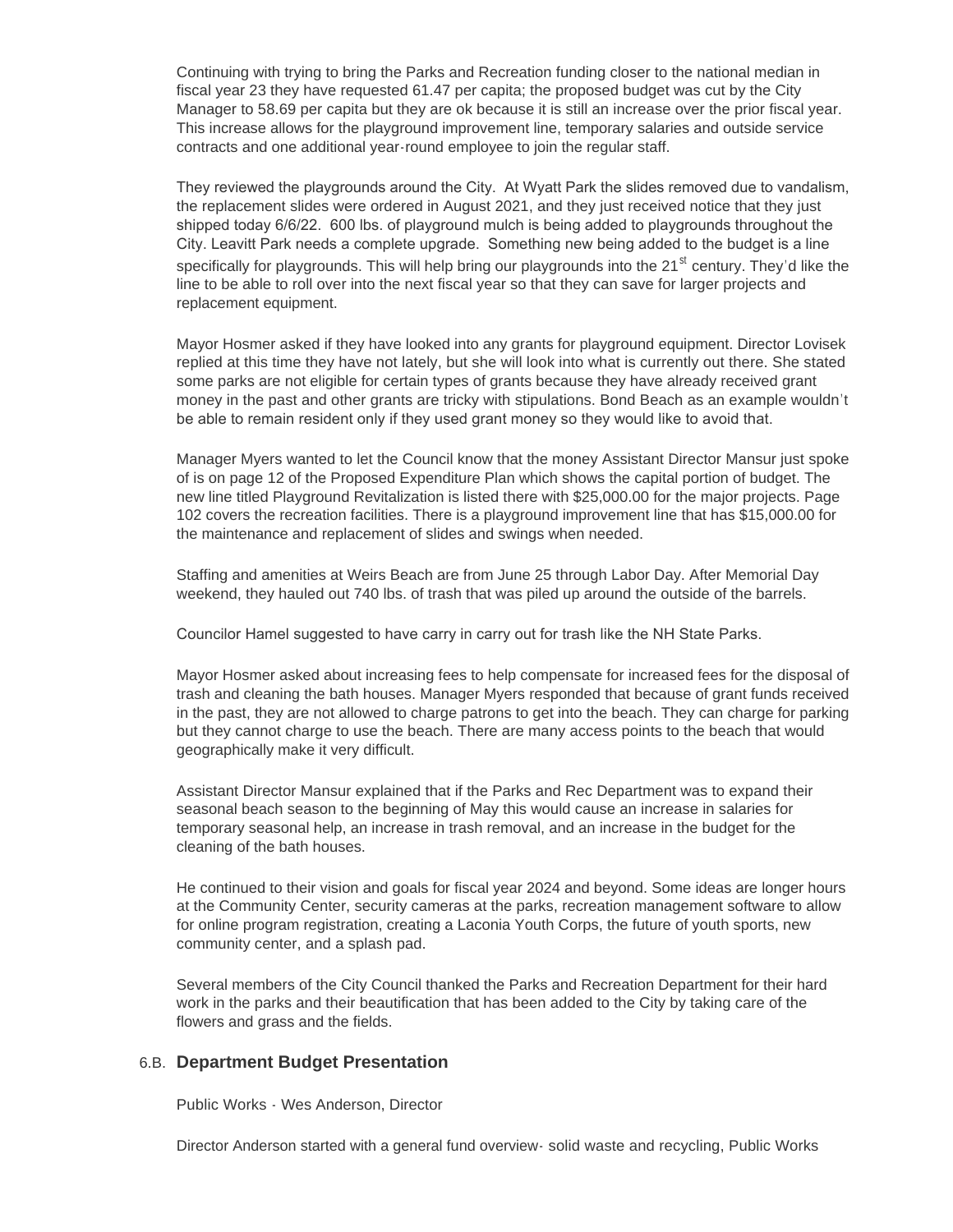operations, general fund capital, internal service fund, sanitary sewer fund, capital improvement and projects.

Director Anderson showed a graph comparing the solid waste and recycling from FY 2014 through FY 2021. This is made up of: 1/3 of disposal costs are paid by taxpayers with curbside pickup, 1/3 of disposal costs are paid for at the Transfer Station, and 1/3 from outside haulers.

Mayor Hosmer asked where the largest increase is coming from. Director Anderson replied that this is the first fiscal year without Gilford, and he would prefer to wait until the end of this fiscal year to be able to determine where the largest increase is coming from.

Manager Myers clarified for the Council that 2/3 of the disposal is being paid for by user fees and 1/3 is the curbside that is paid out of the general fund. If the tonnage increases and we are able to have the tipping fees cover it, it will be a wash. There will be no tax/budget impact.

Director Anderson said in the FY 23 Budget proposal there is a 182k increase, which is made up of a \$71,027 increase going to salaries, a \$19,250 increase going to winter maintenance, a \$3,232 increase going to highway maintenance, -\$14,000 savings in streetlights and \$88,654 increase for ISF repair and replacement. He then stated that because the budget process began in the late fall, he just received road salt prices for fiscal year 2022/2023 and they increased from the 58.16 he budgeted to 73.10/ ton. He estimates there will be a \$50,000 shortfall in the Winter Maintenance line that will need to be found in the budget or from the reserve account. Other concerns are the rising costs in materials for projects, the lack of availability of materials and gas and diesel prices that are going to affect the department's expenses as well.

Projects they are working on is with the private road Issues, rolling out the new work order system to assist with fleet maintenance, road improvements like paving, striping, overlays. Other projects that are near completion are Comcast with 70 poles left to replace, ADA improvements at traffic signals (completed this year were Main/Court; Main/Church; Union/ Elm; Union/ Messer). This coming year there are none scheduled and in the future that will be upgrading Main/ Oak; Beacon St E/Church; Union/Church; Union/ Gilford. The parking garage, which is a City Council goal, fiscal year 2021 maintenance expenditures were \$34,500.00. They are planning the construction to begin April 2023 and they have a downtown study that is due back by June  $17<sup>th</sup>$ .

Director Anderson moved into the Internal service fund- for the equipment maintenance division. Vehicle and equipment maintenance is funded by fees charged to other departments. The largest impact on this fund is the cost of fuel. When the budget was submitted gas was based on \$3.80/gal. and diesel was based on \$3.33/gal. With the costs as high as they are right now, there will be a deficit.

Manager Myers referred the Council to page 12 of the budget book where he discussed road improvements and how pending legislation could impact that line by being awarded with community block grants. The bill has passed both chambers and should be headed to the Governor's desk soon. Because of the petroleum component we may not be able to get as much asphalt as we originally thought. There is another component to this bill that will be awarding municipalities additional money for bridge programs. The additional awards of money may help us offset the increased cost of fuel.

Director Anderson moved on to discuss employees at the DPW. They are currently one position short. They have been trying to hire for this position since March. Director Anderson has received one application; he called the person twice and they haven't returned his phone call. The Council did increase the starting wages when they approved the union contract, and he has since readvertised the position with the new salary figures and hopes to get an applicant. The market is extremely tough right now and the competition with the private sector adding in sign on bonuses and other incentives is very challenging.

Director Anderson continued with the Sanitary Sewer Fund System costs. The Sanitary Sewer fund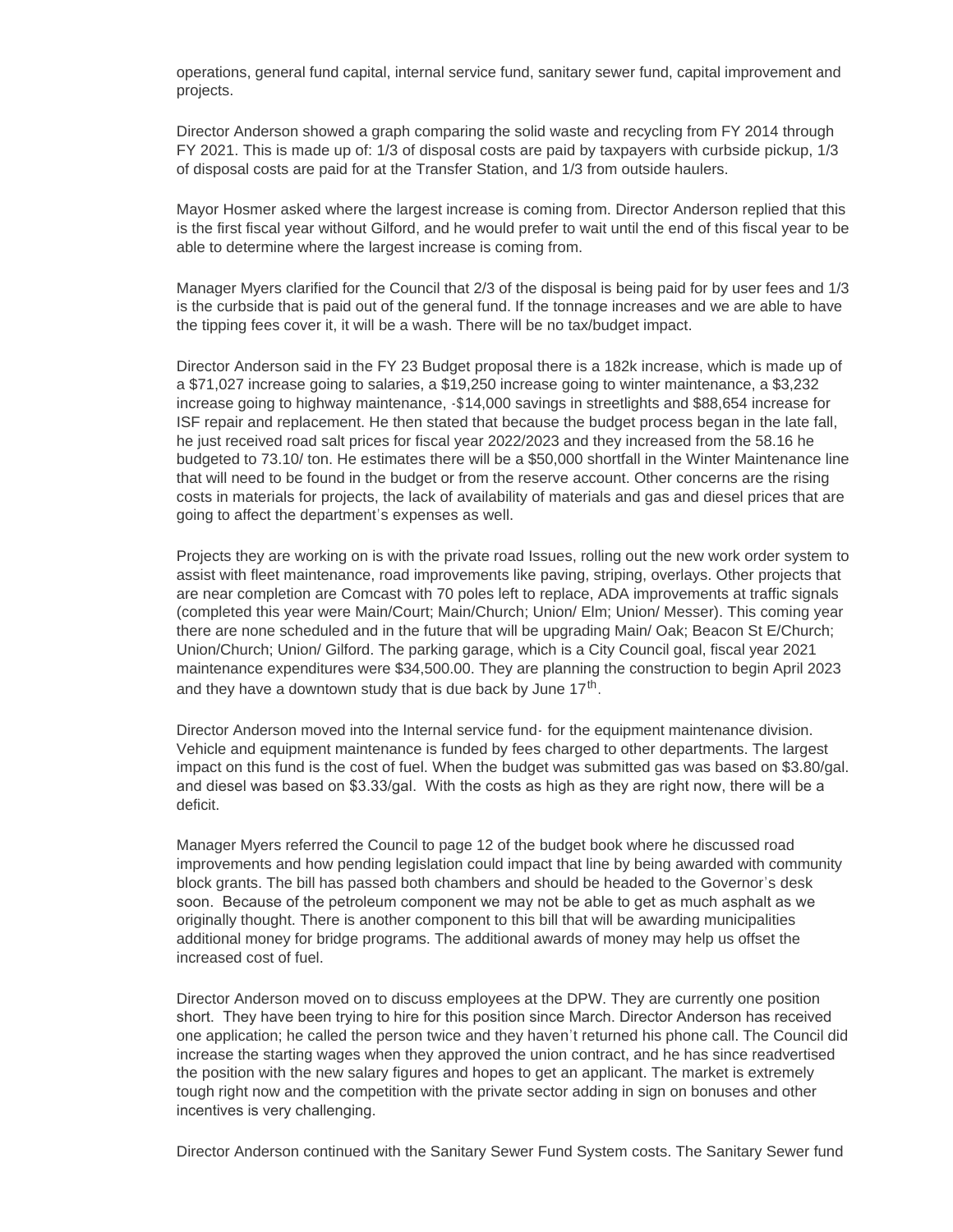is an enterprise fund. It is paid for by rate payers. The City obtains loans to spread costs over time, bonds and the clean water state revolving loan gives 10% principal forgiveness. 60% of the annual sewer budget goes to the Winnipesaukee River Basin Program, the rate system that was established in the 1980s comprises of operation and maintenance, administration, replacement fund and debt service. There will be a new operations and maintenance cost allocation system that begins on July 1, 2022, it will be implanted over 3 years. Laconia's share will drop from 49.87% to 43.31% which should be equivalent to around \$200,000 savings. We will not see this savings, but we will see a reduction in the increase of our costs. Current sewer projects include Elm St. sewer, Lakeport north, pump station upgrades and lining. He is working on the Sanitary Sewer Ordinance update to comply with the State Permit. A rate model update will be coming to the Council in the fall to discuss rate increases.

Capital improvement program - they are still working hard on this by doing inspections themselves or working with a contractor. Items include the City's road maintenance program, soil testing & compaction services, and asphalt surface thickness & compaction. Project inspection - to have someone in house conducting vehicle inspections; and the pavement management system that will be coming to the Council in the fall with a 5 year coordination plan and what their major projects are in the future.

Councilor Hamel thanked Director Anderson and his crew for all their hard work on winter maintenance and the sinking manholes. He thinks the department may not get a lot of credit, but they deserve a lot of credit.

Director Anderson mentioned that next week at the regular City Council meeting they will be discussing the fee increases.

Councilor Hamel further commented on the quick decision to close the Transfer Station until Tuesday. Director Anderson said that that was out of his control because Casella's land fill in Belmont reached capacity and they could not accept any more waste and had to close. This caused an increase in the Laconia haulers bringing waste to the Laconia Transfer Station resulting in a quick fill. They did not turn away residents, but they were turning away commercial haulers until they could get some loads picked up. This issue may continue for a week or so until Belmont can get caught up.

Manager Myers informed the Council that an email did go out to the Mayor and Council on Friday afternoon informing them of the temporary closure.

Director Anderson said that they will be back open for regular business starting tomorrow, but they don't know how long that will last because Casella in Belmont will still be closed.

The Mayor and Council thanked Director Anderson for his presentation tonight.

#### **Department Budget Presentation** 6.C.

Police Department- Employees present: Chief Matt Canfield, Captain Al Graton of Support Services, Det Sgt Ben Black, Detective Eric Adams

Chief Canfield began by updating the Council that there were 625 line of duty deaths in 2021; these past couple years have been very challenging for police across the country. The current state of the department is they will be fully staffed as of June 20, 2022. There are 4 new officers in the new budget, 3 of which are funded by a grant. Their recruitment and retention rates have been very good lately. In the proposed fiscal year budget, there is a \$201,000 increase in salaries. The majority of this is for the 4 new police officers, but 3 of them will be grant funded out of this increase. The name of the grant is the Department of Justice Grant, and they are waiting to hear if they are going to be awarded for the Cops Hiring Grant. In addition, their training line was increased by \$20,000. Training is extremely important in their job, so they are trained to react in a crisis. Training is something the Department takes very seriously given the recent events in Texas. A \$30,000 increase in contracted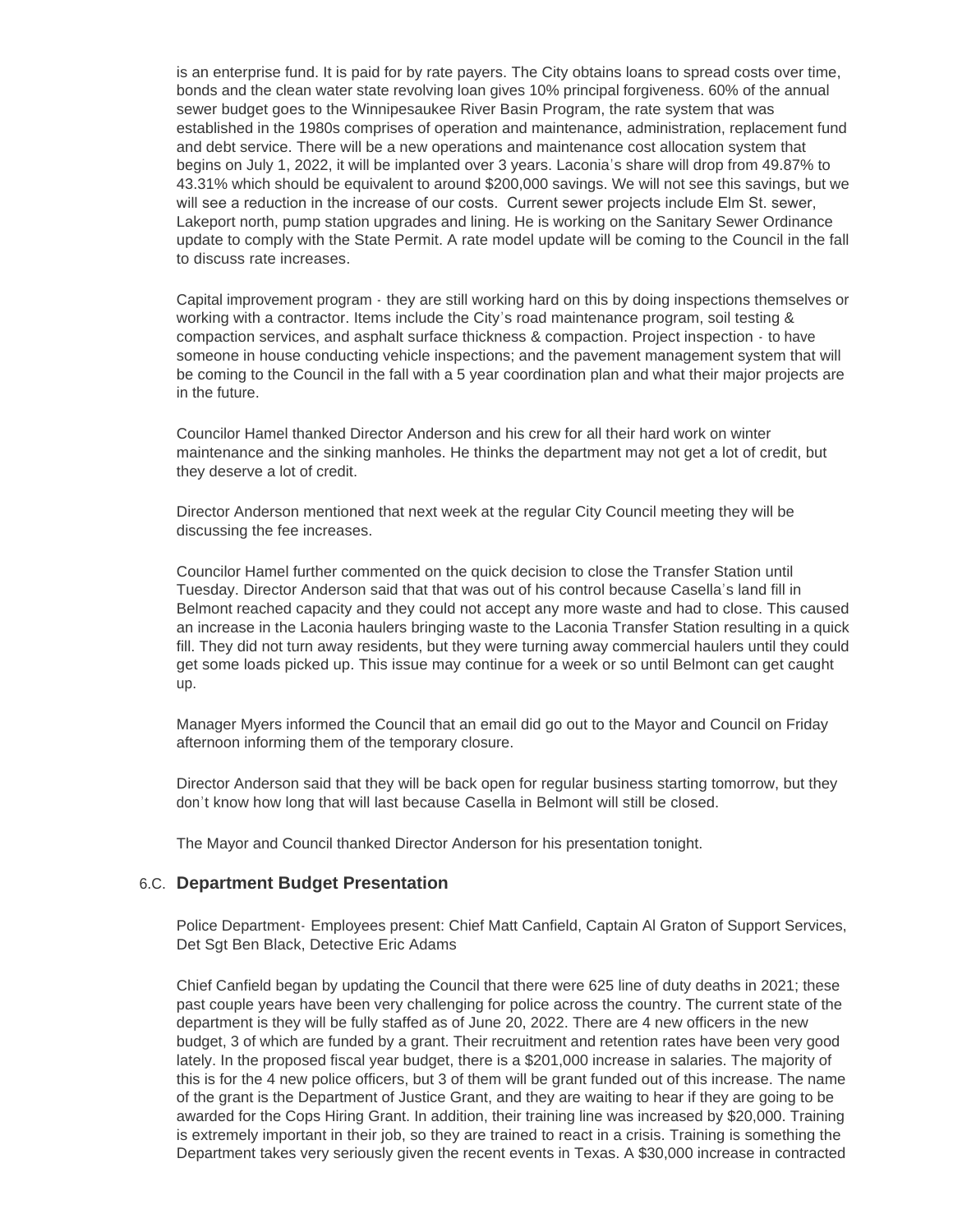services includes their axon body cameras and tasers and their records management back up software. Over the past 5 years they have received 2.6 million in grant funding; they are very active in researching and applying for grant funding.

In 2020, they had their site-based review with Calea which is a national and international accreditation program. This review is conducted every 4 years. The review is very extensive and receiving the accreditation is a big deal. They are 1 of 13 police departments in the state who are accredited. There are about 100 standards to comply with the accreditation. When they received their report in 2021 there were 106 standards that were reviewed, and they received compliance in all the standards which shows all the hard work the Police Department is doing.

In 2022, they are looking forward to bringing back some of their department programs and community outreach which includes the Citizen Police Academy, their Victim Services Unit, School Resource Officer/ Liaison Officer Program, Internet Crimes Against Children Task Force, Community Service Officers, Internship Program, Tip 411, Cop Card program, and National Night Out which will be on the first Tuesday of August this year in person.

Chief Canfield went over some 2022 goals – they are working on a complete review of their Detective Unit, Study of Dept Uniform Review/Study Committee, Comprehensive Written Directive Review, Social Media Improvement, and Coffee With a Cop.

Chief Canfield wanted to walk about their active shooter readiness and response given the events that continue to be happening around the country. In 2021 they saw a total of 61 active shooter incidents across the country, resulting in 243 casualties. In 2018 Chief Canfield had the opportunity to sit on the Governor's School Safety Task Force. He included the handout that was published in 2018 to the Council for their review, along with any updates since then. Chief Canfield and Superintendent Tucker speak on almost a daily basis and there is a lot of talk about school safety. He does feel confident that the City and the Schools have a great relationship towards planning and keeping our schools safe. There is a school emergency planning group made up of Chief Canfield, Chief Beattie, Superintendent Tucker and a number of other people including all of the principals from all of the schools. They meet on a monthly basis during the school year to discuss any potential issues; the School Resource Officers and active shooter response which is one of their highest priorities and it is one of the hardest types of incidents to respond to. They make this one of their top priorities and they have continuous ongoing training. They will be conducting additional in service training this September. Their goal is to have a tabletop training in October and a full-scale exercise in the beginning of November this year.

Mayor Hosmer asked what a full-scale exercise is. Chief Canfield said that a full-scale exercise is taking an active shooter incident and bringing it from start to finish. It will include the Laconia Police Department, all their law enforcement partners, their ambulance personnel that may assist, the school department and the hospital. It is a full drill to run it from A-Z. It'll take place on a Saturday, and will discuss some of the breakdowns in communications that have happened in other active shooter incidents that have happened around the country. This is where their weakness comes from because there was no actual scenario-based training exercise beforehand that they are practicing for and their breakdown of communication suffers. In collaboration with this training exercise they will be hosting a community forum with the school department that will be open to the public talking about school safety. Chief Canfield expects this to take place in the upcoming months of this year.

Chief Canfield talked briefly about the opioid crisis in Laconia. In 2021 we had 83 drug overdoses, with 14 overdose deaths in Laconia, and 67 found needles. 14 overdose deaths was a significant spike from the year prior where they had 4 overdose deaths. These are very sad times, and for 14 people to die of drug overdoses in this community is not okay. He is proud to say that they have made several cases and are in the process of making several cases of drug related death cases. These cases are very difficult to make, but so far they have been able to make 3 cases against the dealers.

Sergeant Detective Ben Black from the bureau of criminal investigations made a presentation from the Drug Unit to present to the Mayor and Council on drugs. Sergeant Black began by giving the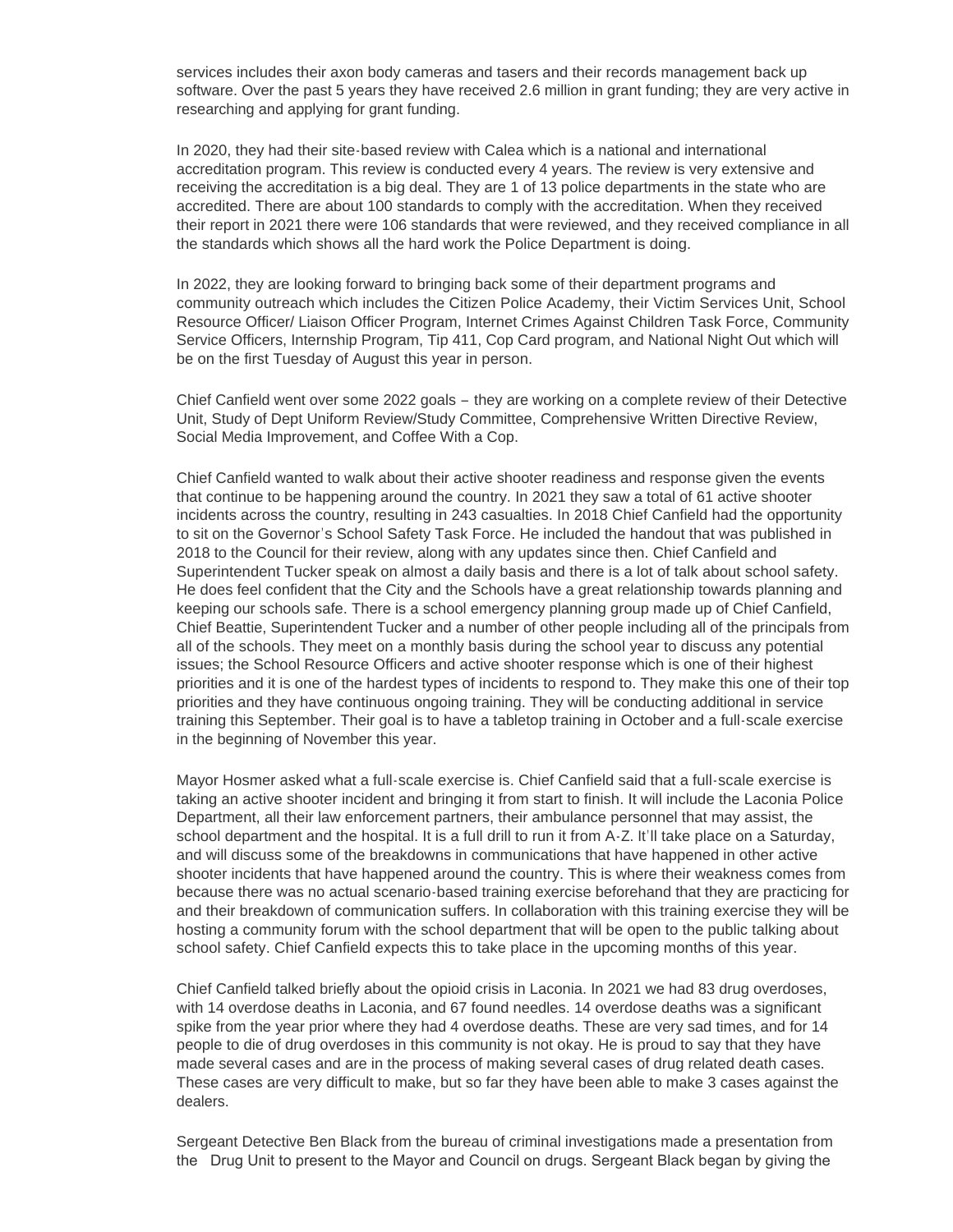Council his history on how he became a police officer in Laconia 19 years ago and some of the different tasks he has done within the department during that time. He also stated that there are 2 detectives that specifically handle drug cases at the Laconia Police Department. One of the employees spends all their time doing drug work. The other drug detective's duties are split ½ time on drugs and ½ time handling all the other cases that detectives have ranging from the overdose death cases, burglaries, robberies, sexual assaults, and child sexual assaults. He thinks that they are seeing an increase in people coming forward now and reporting assaults that they felt that they couldn't report prior because they were in lockdown due to Covid.

Sergeant Black moved onto drugs in the community. He knows we've all seen the people that are affected by drugs. The major drugs that are being seen in the City are methamphetamine and fentanyl. He described what the drugs are, how they are used and some side effects they can cause on one's body. They have also seen an increase in cocaine and suboxone. He went over the numbers of what has been seized by the department over the past couple of years and the overdose death statistics.

Mayor Hosmer thanked Sergeant Black for his presentation and all the hard work that he does for the City. It is sobering.

Detective Adams from the Prevention Enforcement and Treatment Program- made a presentation to present to the Mayor and Council. Detective Adams is frequently referred to as the **PET** Officer. **PET** stands for **P**revention, **E**nforcement and **T**reatment.

Detective Adams began by explaining the work that he does and what the acronym stands for. After seeing Sergeant Black's presentation, you can see why there is a need for this program. Enforcement is a huge part of what we need to continue to do, the other part is to try to work with people that are struggling with addiction and get them into recovery so that they can be contributing members of society.

Prevention is educating the public on addiction and mental health to reduce the stigma and collaborating with our schools to receive the most updated information, empowering our youth to speak up.

Enforcement is working with people that get arrested for possession charges and creating supplemental bail orders. A supplemental bail order allows they judge to add stipulations to their release to be court ordered to work with him to try to get them into treatment. He has the flexibility in his schedule to be on top of them and making sure they are staying on track. He gets referrals from our probation and parole, and other police departments.

Treatment is understanding the resources we have in our community like Doorway Concord Hospital-Laconia, Navigating Recovery of the Lakes Region, Horizons Counseling Services, Groups Recover Together, Lakes Region Mental Health Center, Sobriety Centers of NH, and Health First.

Detective Adams went over the statistics for overdoses – 71 Laconia lives have been lost since 2019.

Initiatives he is working on- Homelessness, mental health, substance misuse, and prevention.

Looking at the present to the future, he talked about the COSSAP Grant- it is a 3 year grant they started on May 24, 2022 and it will continue until September 30, 2024. The hope is in the next 8 months the Attorney General's office is going to ask for a one-year extension to make it the full 3 years. He feels the probability of this happening is highly likely. He then spoke about his position; he asked to stay here in Laconia so he could continue to work within the City and do a dual role. Detective Adams discussed another thing that was implemented was a ACERT program through Lakes Region Community Services which had an expansion to Gilford, Belmont, Tilton, Sanbornton, and soon to be starting in Meredith and Center Harbor. All the schools are going to be interconnected through this program. One initiative for the future is to re-energize the Mayor's Homelessness Task Force. Detective Adams then introduced the new PET Coordinator who is now